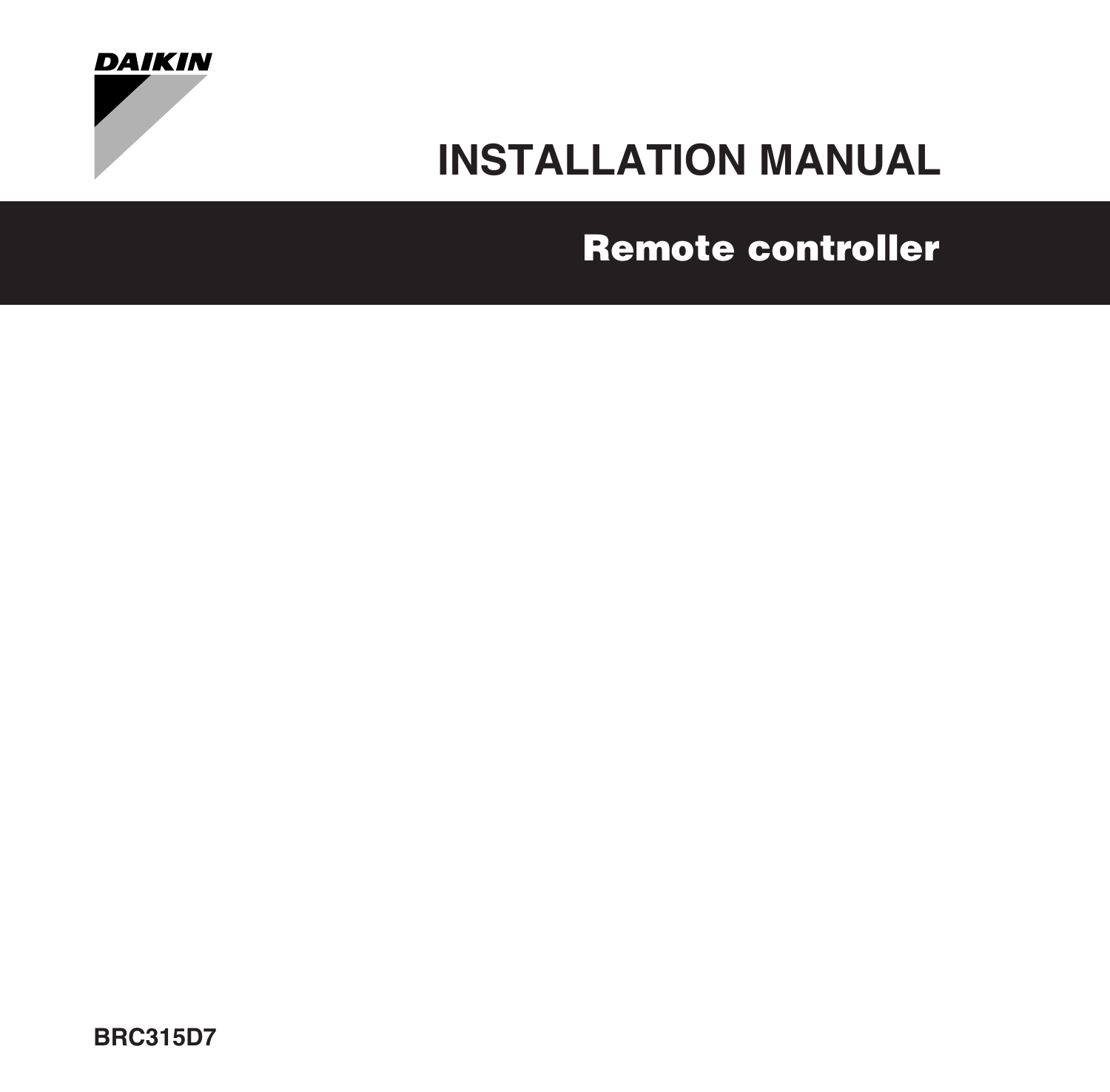<span id="page-1-0"></span>

 $\overline{1}$ 

<span id="page-1-1"></span>

<span id="page-1-5"></span>

<span id="page-1-4"></span>

<span id="page-1-3"></span>



<span id="page-1-2"></span>

<span id="page-1-6"></span>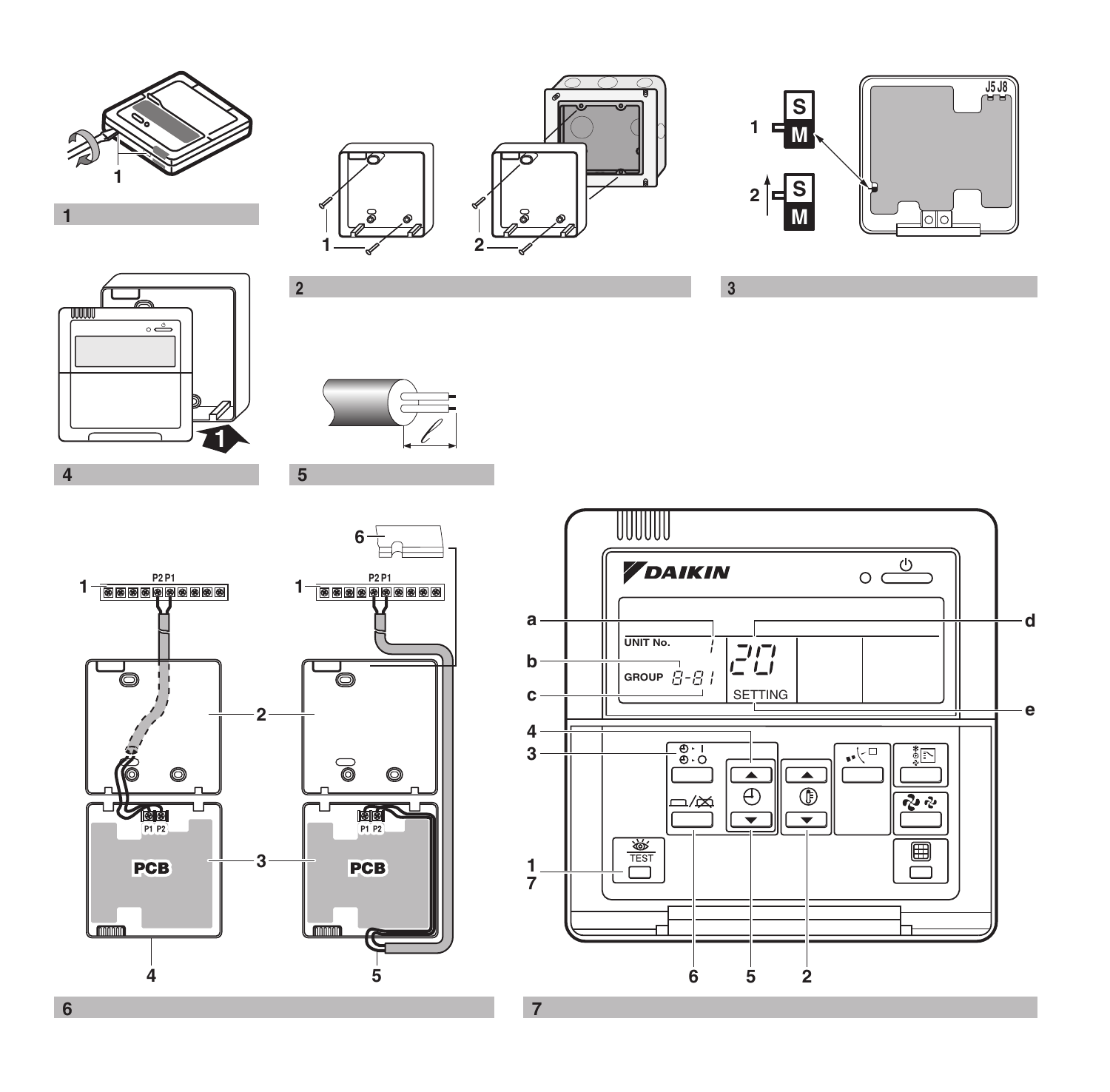#### **DAIKIN**

READ THIS MANUAL ATTENTIVELY BEFORE STARTING UP THE UNIT. DO NOT THROW IT AWAY. KEEP IT IN YOUR FILES FOR FUTURE REFERENCE.

IMPROPER INSTALLATION OR ATTACHMENT OF EQUIPMENT OR ACCESSORIES COULD RESULT IN<br>ELECTRIC SHOCK, SHORT-CIRCUIT, ELECTRIC SHOCK. LEAKS, FIRE OR OTHER DAMAGE TO THE EQUIPMENT. BE SURE ONLY TO USE ACCESSORIES MADE BY DAIKIN WHICH ARE SPECIFICALLY DESIGNED FOR THE USE WITH THE EQUIPMENT AND HAVE THEM INSTALLED BY A **PROFESSIONAL** 

> IF UNSURE OF INSTALLATION PROCE-DURES OR USE, ALWAYS CONTACT YOUR DEALER FOR ADVICE AND INFORMATION.

The English text is the original instruction. Other languages are translations of the original instructions.

The equipment is not intended for use in a potentially explosive atmosphere.

**The kit includes the following parts:** 



<span id="page-2-1"></span><span id="page-2-0"></span>

#### **1. Remove the upper part of remote controller** [\(Refer to figure 1\)](#page-1-0)

Insert a minus screwdriver into the slots (1) in the lower part of the remote controller (2 places), and remove the upper part of the remote controller.



#### **2. Fasten the remote controller** [\(Refer](#page-1-1) [to figure 2\)](#page-1-1)

- **1** for exposed mounting, fasten with the 2 included wood screws (Ø4x30) and plugs.
- **2** for flush-mounting, fasten with the 2 included machine screws (M4x16).

For the field supplied switch box, use optional accessory KJB111A or KJB211A.

**NOTE** Choose the flattest place possible for the mounting surface. Be careful not to distort the shape of the lower part of the remote controller by overtightening the mounting screws.

BRC315D7 Remote controller 4PW64948-1 – 10.2010

1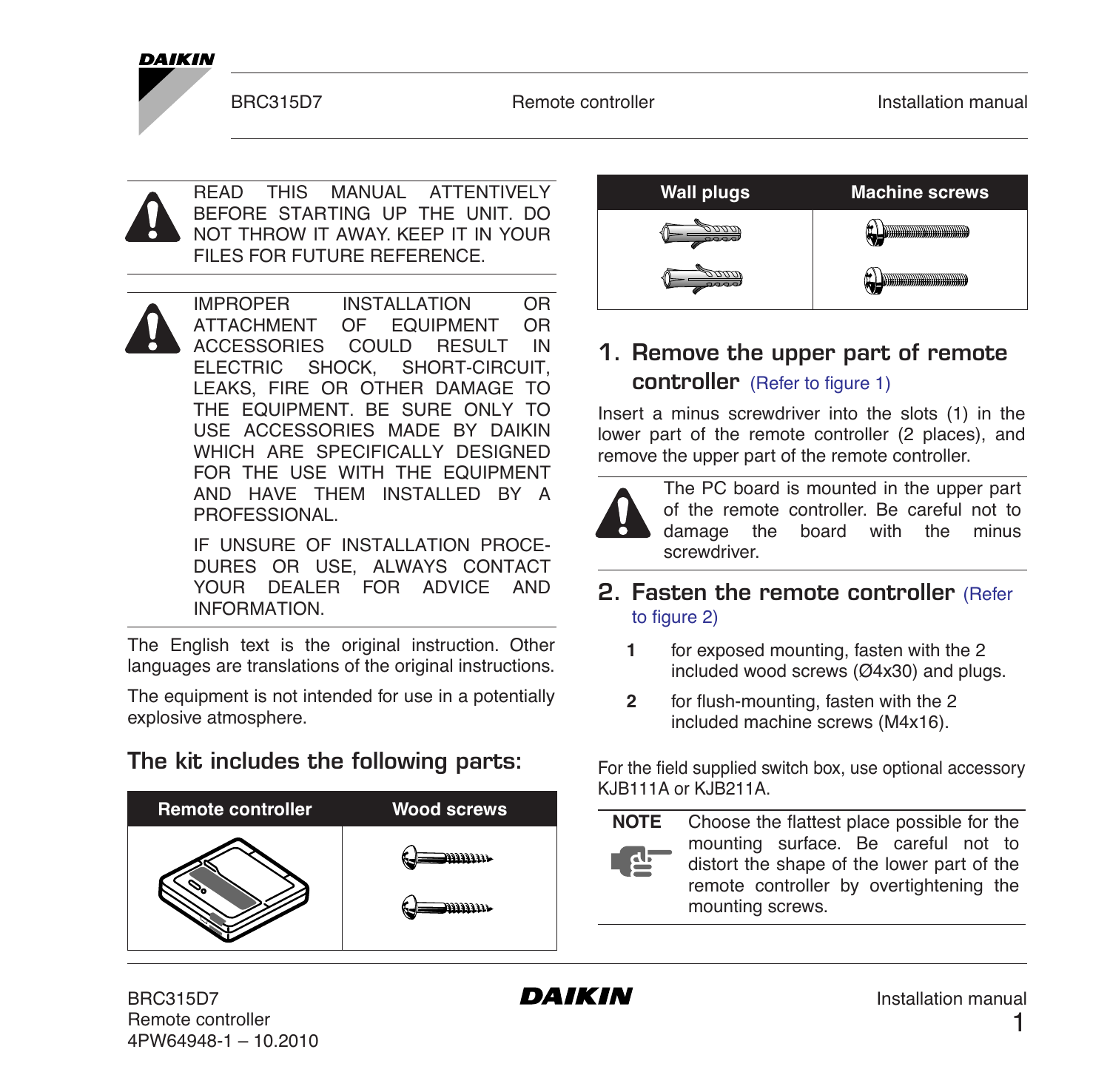#### **3. Wire the indoor unit [\(Refer to figure 6\)](#page-1-2)**

- **1** indoor unit
- **2** lower part of the remote controller
- **3** upper part of the remote controller
- **4** wired from the rear
- **5** wired from the top
- **6** notch the part for the wiring to pass through with nippers, etc.

Connect the terminals on top of the upper part of the remote controller (P1, P2), and the terminals of the indoor unit (P1, P2). (P1 and P2 do not have polarity.)



**NOTE** When wiring, run the wiring away from the power supply wiring in order to avoid receiving electric noise (external noise).

## **Wiring specifications**

| Wiring type |                               |  |  |  |
|-------------|-------------------------------|--|--|--|
| 2 wire      | $0.75 - 1.25$ mm <sup>2</sup> |  |  |  |



**NOTE** Peel the shield for the part that has to pass through the inside of the remote controller case  $(\ell')$ . Refer to [figure 5.](#page-1-3)

#### **4. Reattach the upper part of the remote controller**



Be careful not to pinch the wiring when attaching.

#### Refer to [figure 4.](#page-1-4)

First begin fitting from the clips at the bottom.

| ٠ |   |
|---|---|
|   | г |

- **NOTE 1.** The switch box and wiring for connection are not included.
	- **2.** Do not directly touch the PC board with your hand.

### **If controlling 1 indoor unit or 1 group of indoor units with 2 remote controllers**

Change the MAIN/SUB changeover switch setting as described below [\(Refer to figure 3\).](#page-1-5)

- **1** Main remote controller (factory set)
- **2** Sub remote controller

Set 1 remote controller to "main", and the other to "sub".

- **NOTE 1.** If controlling with 1 remote controller, be sure to set it to "main". نلع ا
	- **2.** Set the remote controller before turning the power supply on.

"*88*" is displayed for about 1 minute when the power supply is turned on. During this time the remote controller can not be operated.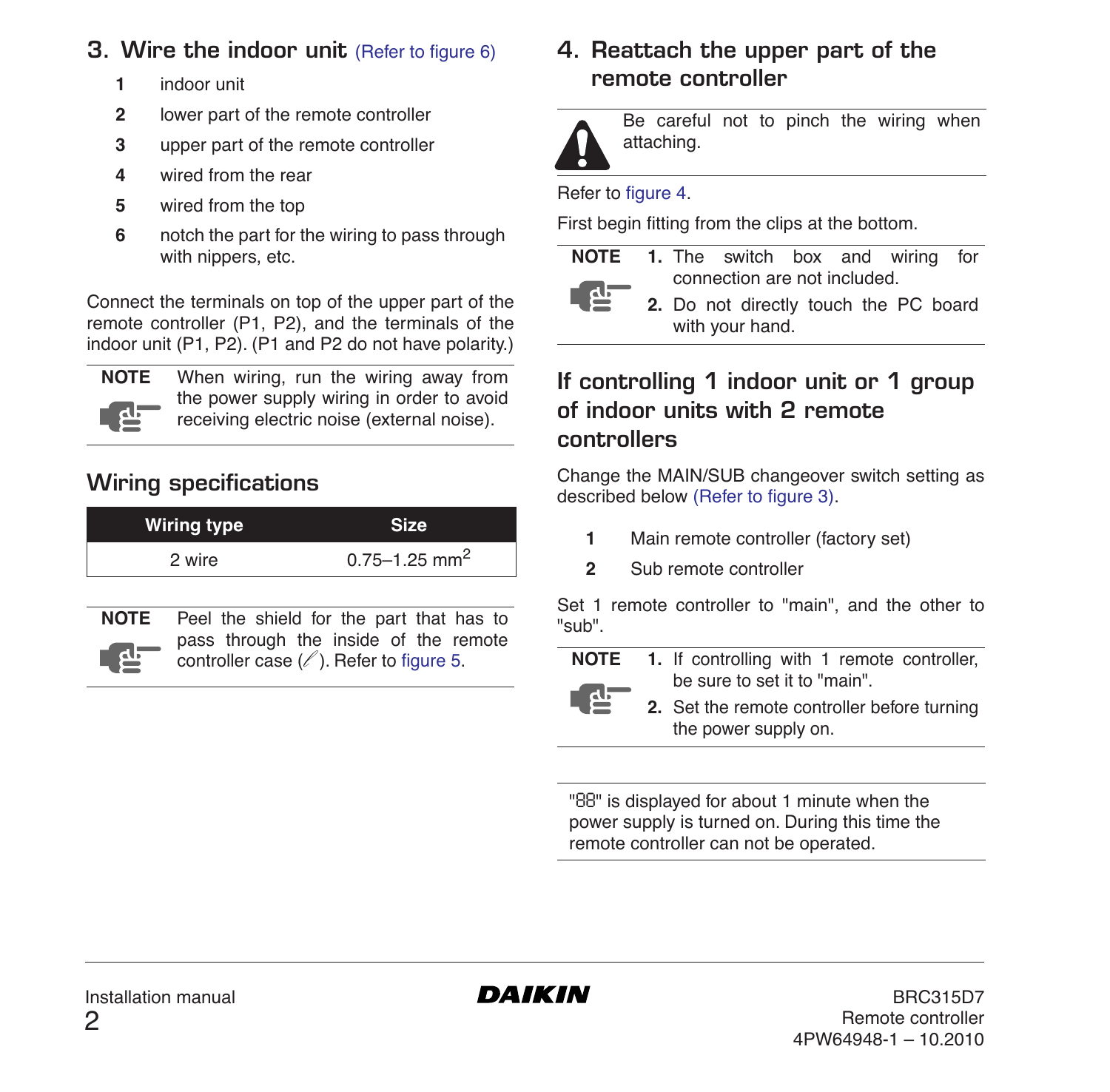#### **5. Field settings**

If optional accessories are mounted on the indoor unit, the indoor unit setting may have to be changed. Refer to the instruction manual for each optional accessory.

Refer to [figure 7](#page-1-6).

- **a** Unit NO
- **b** First Code NO
- **c** Second Code NO
- **d** Mode NO
- **e** Field set mode

#### **Procedure** [\(Refer to figure 7\)](#page-1-6)

- **1** When in the normal mode, press the  $\frac{1}{\sqrt{2}}$ button for a minimum of 4 seconds, and the FIELD SET MODE is entered.
- **2** Select the desired MODE NO. with the " button.
- **3** During group control, when setting by each indoor unit (mode No. 20, 22 and 23 have been selected), push the " $\mathbb{R}^{+1}$ " button and select the INDOOR UNIT NO. to be set. (This operation is unnecessary when setting by group.)
- **4** Push the  $\frac{1}{a}$  upper button and select FIRST CODE NO.
- **5** Push the  $\left(\frac{\theta}{\bullet}\right)^n$  lower button and select the SECOND CODE NO.
- **6** Push the " $\Rightarrow$ / $\approx$ " button once and the present settings are SET.
- **7** Push the " $\frac{100}{1500}$ " button to return to the NORMAL MODE.

### **Example**

If during group setting and the time to clean the air filter is set to FILTER CONTAMINATION - HEAVY, SET MODE NO. to "10", FIRST CODE NO. to "0", and SECOND CODE NO. to "02".

- طع '
- **NOTE 1.** Setting is carried out in the group mode, however, if the mode number inside the parentheses is selected, indoor units can also be set individually.
	- **2.** The SECOND CODE number is set to "01" when shipped from the factory.
	- **3.** Do not make any settings not given in the table.
	- **4.** Not displayed if the indoor unit is not equipped with that function.
	- **5.** When returning to the normal mode, "*88*" may be displayed in the LCD in order for the remote controller to initialize itself.
	- **6.** It is not possible to change field settings on the remote controller that is set to "sub".
	- **7.** Changing of operation mode may not be available for some models.
	- **8.** Do not set the filter type as standard filter on FWF+FWC types.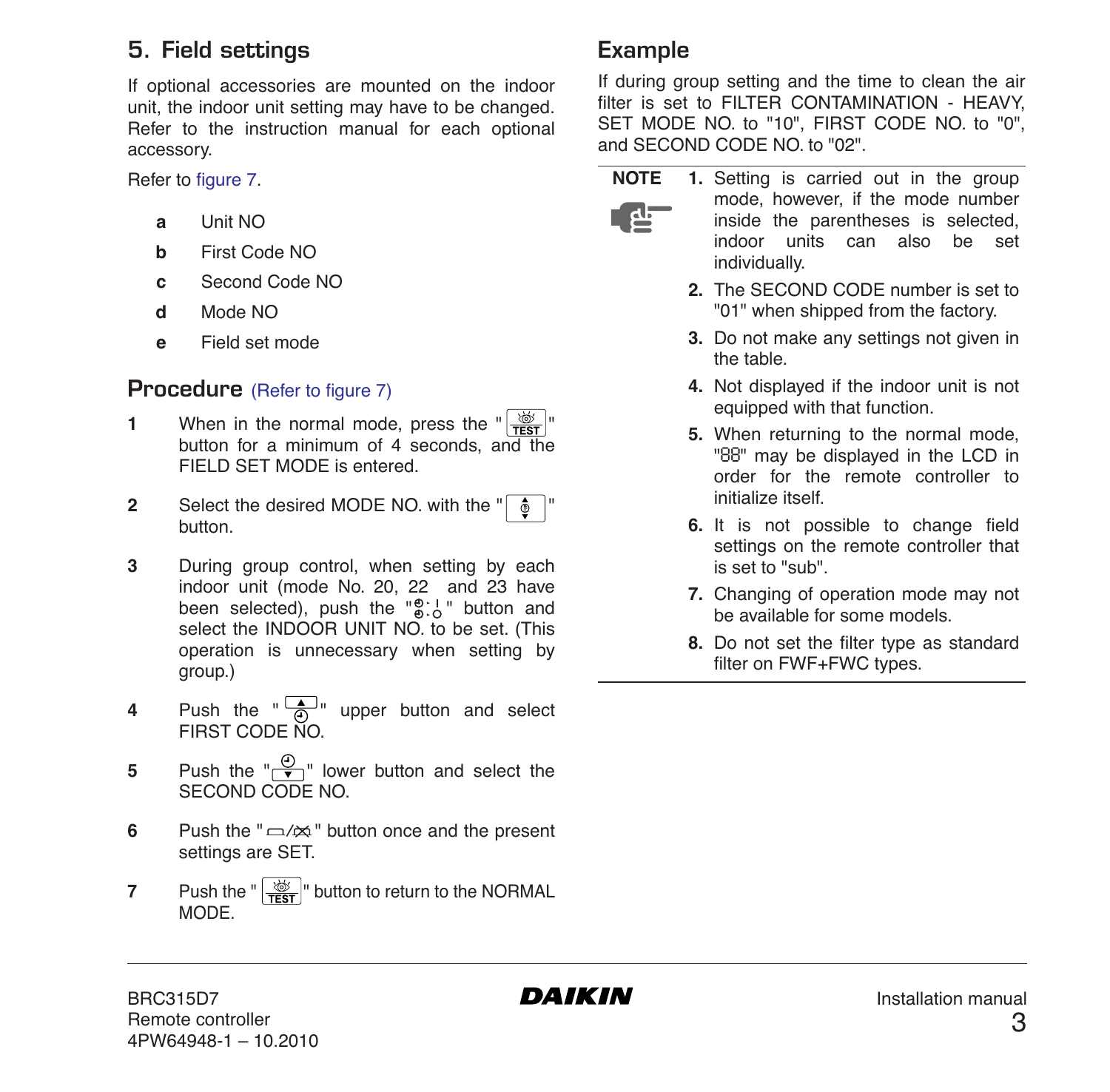# **6. Enabling the operation change**

### **NOTES**

#### **button** [\(Refer to figure 3\)](#page-1-5)

Cut off the jumper wire (J8) at the the top right corner of the remote controller PCB to enable the customer to change the operation mode with the operation change button  $"\| \overrightarrow{\mathbb{R}} \|$ .



**NOTE** If a centralised remote controller is used, it is better to cut jumper "J8" to have control with the wired remote controller.

#### **7. Enabling auto mode heating/ cooling display** [\(Refer to figure 3\)](#page-1-5)

Normally, if auto mode is selected, " FAI" icon will be shown on the remote controller, but it will not be shown when the unit is in heating or cooling mode.

If jumper "J5" is cut, the heating or cooling icon will also be shown while the unit is in auto mode.

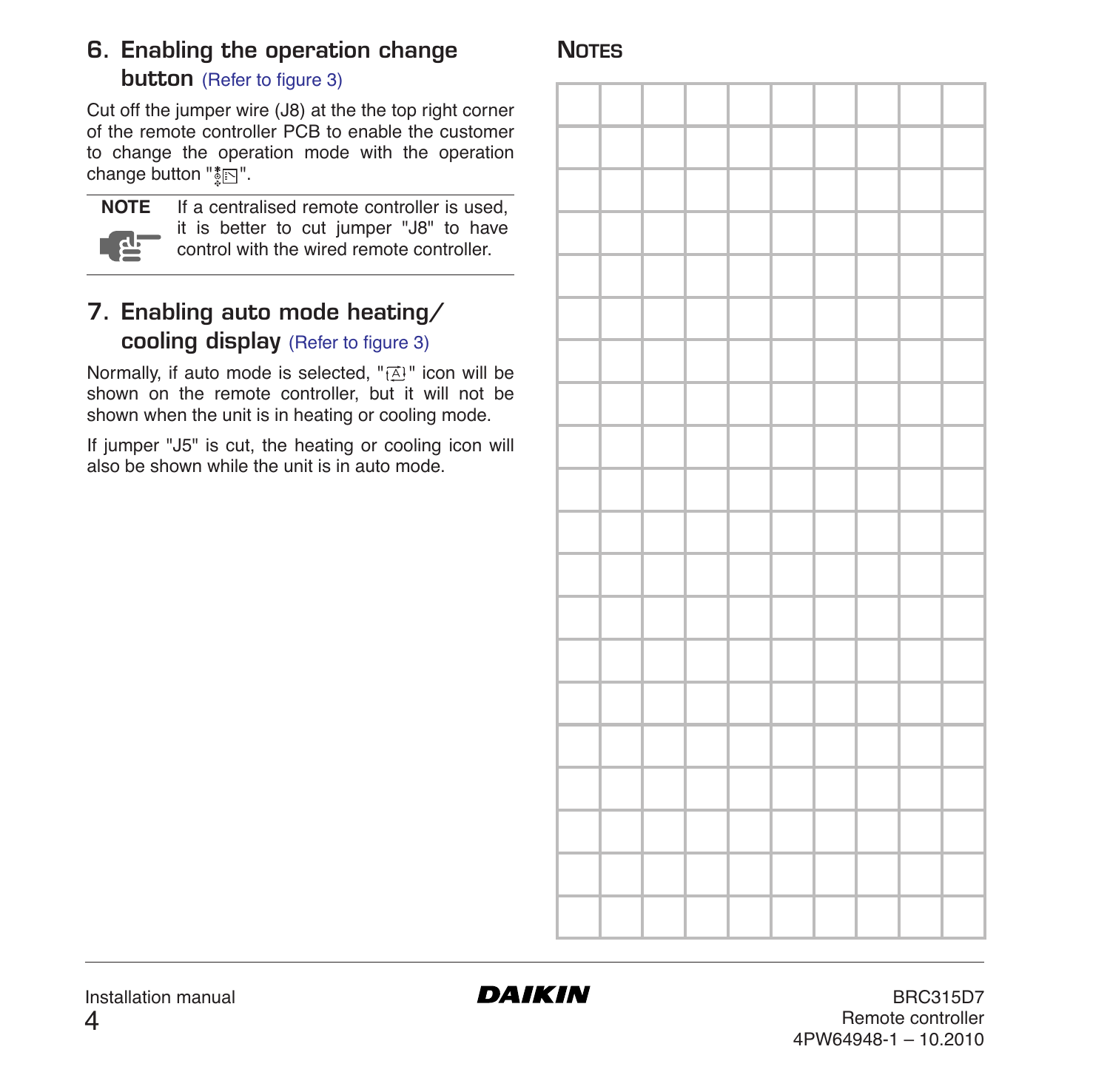|                  | <b>FIRST</b>       | <b>Description of setting</b>                                                                                                                                                                                                                              |                     | SECOND CODE NO.(1) |                                   |                   |                                  |                                               | <b>Factory setting</b> |                    |
|------------------|--------------------|------------------------------------------------------------------------------------------------------------------------------------------------------------------------------------------------------------------------------------------------------------|---------------------|--------------------|-----------------------------------|-------------------|----------------------------------|-----------------------------------------------|------------------------|--------------------|
| Mode<br>$No.(*)$ | <b>CODE</b><br>NO. |                                                                                                                                                                                                                                                            |                     | 01                 |                                   | 02 <sub>2</sub>   |                                  | 03                                            | $FWF + FWC$            | other FW<br>types  |
| 10(20)           |                    | Filter Contamination - Heavy/<br>Light<br>(Setting for spacing time of<br>display time to clean air filter)<br>$\Omega$<br>(Setting for when filter<br>contamination is heavy, and<br>spacing time of display time to<br>clean air filter is to be halved) | Long life<br>filter |                    | Approx.<br>2500 hrs.              |                   | Approx.<br>1250 hrs.             |                                               |                        |                    |
|                  |                    |                                                                                                                                                                                                                                                            | Standard<br>filter  | Light              | Approx.<br>200 hrs.               | Heavy             | Approx.<br>100 hrs.              |                                               | Light                  |                    |
|                  | $\mathbf{1}$       | Long-life filter type (setting of filter sign<br>indication time)                                                                                                                                                                                          |                     |                    | Long-life<br>filter               |                   |                                  | Standard<br>$f$ ilter $($ ‡ $)$               | Long-life<br>filter    | Standard<br>filter |
|                  | $\overline{2}$     | Thermostat sensor in remote controller                                                                                                                                                                                                                     |                     |                    | Not used<br>Use                   |                   |                                  | Not used                                      |                        |                    |
|                  | 3                  | Spacing time of display time to clean air<br>filter count (setting for when the filter sign<br>is not to be displayed)                                                                                                                                     |                     |                    | Display                           | Do not<br>display |                                  |                                               | Display                | Do not<br>display  |
| 12(22)           | $\overline{2}$     | Airflow over thermistor during thermo off                                                                                                                                                                                                                  |                     |                    | L(LL)                             | OFF               |                                  | Remote<br>controller<br>selected<br>fan speed | L(LL)                  | L                  |
|                  | 8                  | ON/OFF input from outside (setting for<br>when forced ON/OFF is to be operated<br>from outside)                                                                                                                                                            |                     |                    | ON/OFF<br>Forced OFF<br>operation |                   | Protective<br>equipment<br>input | Forced OFF                                    |                        |                    |
| 13(23)           | $\Omega$           | High air outlet velocity (for high ceiling<br>applications)                                                                                                                                                                                                |                     |                    | $<$ 2.7 m<br>$>2.7<3.0$ m         |                   | $>3.0 \le 3.5$ m                 | $<$ 2.7 m                                     |                        |                    |
|                  | 1                  | Selection of air flow direction (setting for<br>when a blocking pad kit has been<br>installed)                                                                                                                                                             |                     |                    | 4-way flow                        |                   | 3-way flow                       | 2-way flow                                    | 4-way flow             |                    |
|                  | 4                  | Air flow direction range setting                                                                                                                                                                                                                           |                     |                    | Upper                             |                   | Normal                           | Lower                                         | Normal                 |                    |

(\*) Setting is carried out in the group mode, however, if the mode number inside the parentheses is selected, indoor units can also be set individually.

(†) The SECOND CODE number is set to "01" when shipped from the factory.

(‡) Can not be selected on FWF and FWC units.